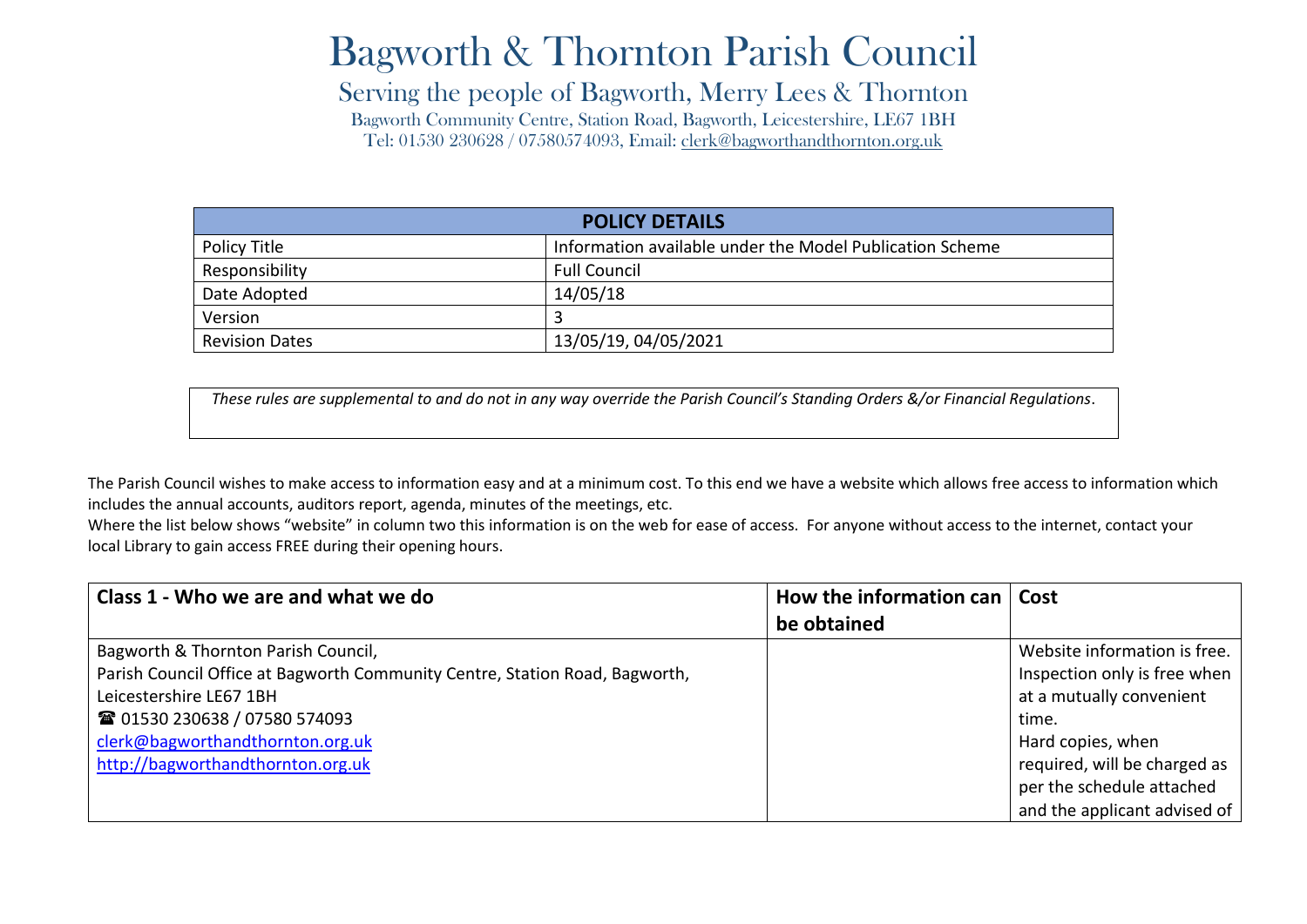|                                                                                     |                                                                                                                       | the cost prior to the release<br>of the information. The<br>copy/ies will be dispatched<br>on receipt of the correct<br>payment. |
|-------------------------------------------------------------------------------------|-----------------------------------------------------------------------------------------------------------------------|----------------------------------------------------------------------------------------------------------------------------------|
| Who's who on the Council and its Committees                                         | Website<br>By written request to Council<br>Office or by visiting the Parish<br>Councillors section on the<br>website | Free<br>As per schedule for hard<br>copy                                                                                         |
| Contact details for Parish Clerk and Council members (named contacts where possible | Website                                                                                                               | Free                                                                                                                             |
| with telephone number and email address (if used))                                  | By written request to Council                                                                                         | As per schedule for hard                                                                                                         |
|                                                                                     | Office                                                                                                                | copy                                                                                                                             |
| Location of main Council office and accessibility details                           | Website                                                                                                               | Free                                                                                                                             |
|                                                                                     | By written request to Council                                                                                         | As per schedule for hard                                                                                                         |
|                                                                                     | Office or email                                                                                                       | copy                                                                                                                             |
| Staffing structure                                                                  | By written request to Council                                                                                         | As per schedule for hard                                                                                                         |
|                                                                                     | Office or email                                                                                                       | copy                                                                                                                             |

| Class $2$ – What we spend and how we spend it                                     | How the information can       | Cost                     |
|-----------------------------------------------------------------------------------|-------------------------------|--------------------------|
|                                                                                   | be obtained                   |                          |
| (Class 2 covers financial information relating to projected and actual income and |                               |                          |
| expenditure, procurement, contracts and financial audit)                          |                               |                          |
|                                                                                   |                               |                          |
| Current and previous financial year as a minimum                                  |                               |                          |
| Annual return form                                                                | Website                       | Free                     |
|                                                                                   | By written request to Council | As per schedule for hard |
|                                                                                   | Office or email               | copy                     |
|                                                                                   |                               |                          |
|                                                                                   |                               |                          |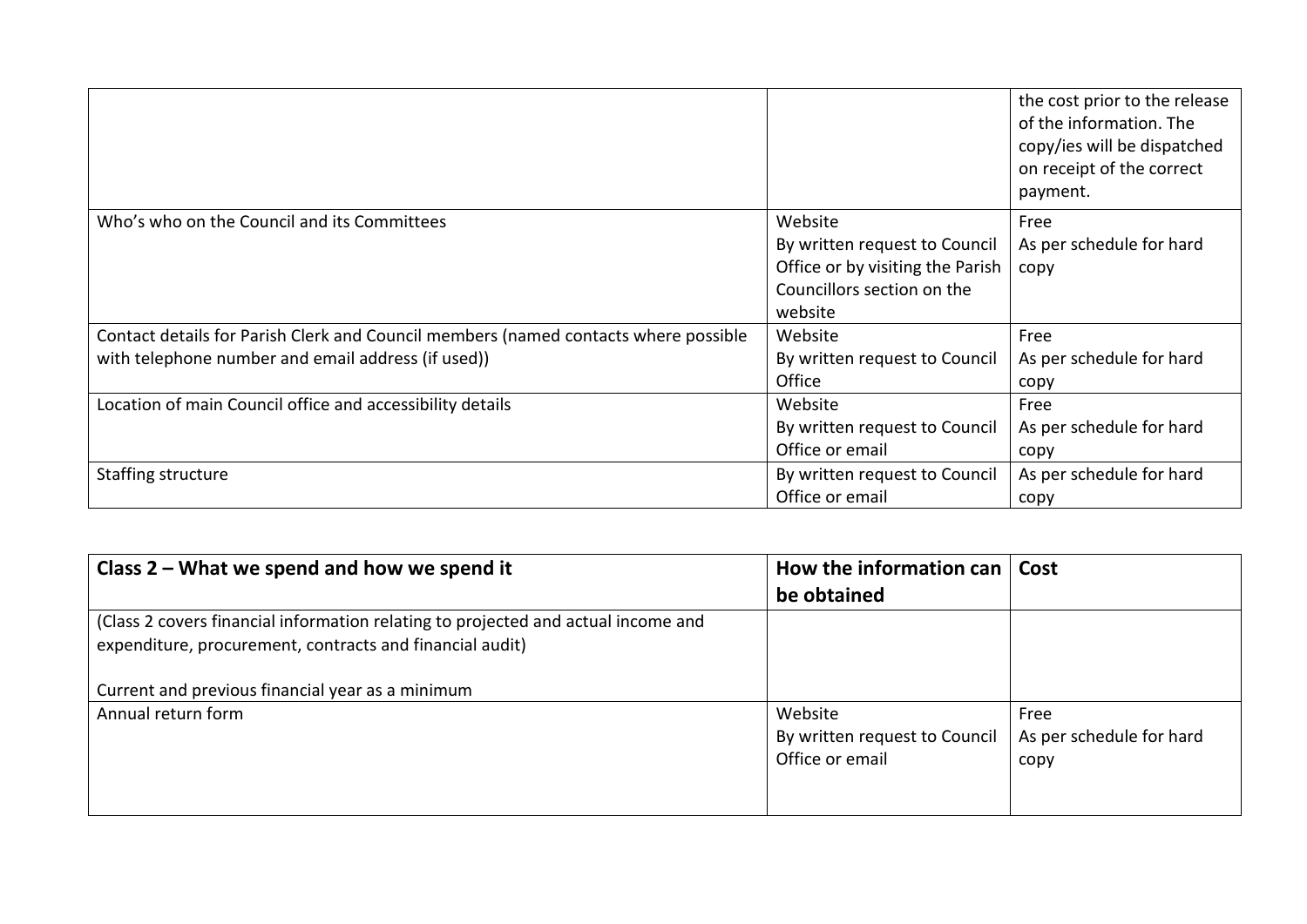| Annual budget                                           | Website                       | Free                     |
|---------------------------------------------------------|-------------------------------|--------------------------|
|                                                         | By written request to Council | As per schedule for hard |
|                                                         | Office or email               | copy                     |
| Precept                                                 | Free                          | Free                     |
|                                                         | By written request to Council | As per schedule for hard |
|                                                         | Office or email               | copy                     |
| <b>Borrowing Approval letter</b>                        | Not currently applicable      | As per schedule for hard |
|                                                         |                               | copy                     |
| <b>Financial Standing Orders and Regulations</b>        | Website                       | Free                     |
|                                                         | By written request to Council | As per schedule for hard |
|                                                         | Office or email               | copy                     |
| Grants given and received                               | Website                       | Free                     |
|                                                         | By written request to Council | As per schedule for hard |
|                                                         | Office or email               | copy                     |
| List of current contracts awarded and value of contract | By written request to Council | As per schedule for hard |
|                                                         | Office or email               | copy                     |
|                                                         |                               |                          |
| Members' allowances and expenses                        | By written request to Council | As per schedule for hard |
|                                                         | Office or email               | copy                     |

| Class 3 – What our priorities are and how we are doing                                            | How the information can $ $   | Cost                     |
|---------------------------------------------------------------------------------------------------|-------------------------------|--------------------------|
|                                                                                                   | be obtained                   |                          |
| (Class 3 covers strategies and plans, performance indicators, audits, inspections and<br>reviews) |                               |                          |
| Parish Plan (current and previous year as a minimum)                                              | By written request to Council | As per schedule for hard |
|                                                                                                   | Office or email               | copy                     |
| Annual Report to Parish Meeting (current and previous year as a minimum)                          | Website                       | Free                     |
|                                                                                                   | By written request to Council | As per schedule for hard |
|                                                                                                   | Office or email               | copy                     |
|                                                                                                   |                               |                          |
|                                                                                                   |                               |                          |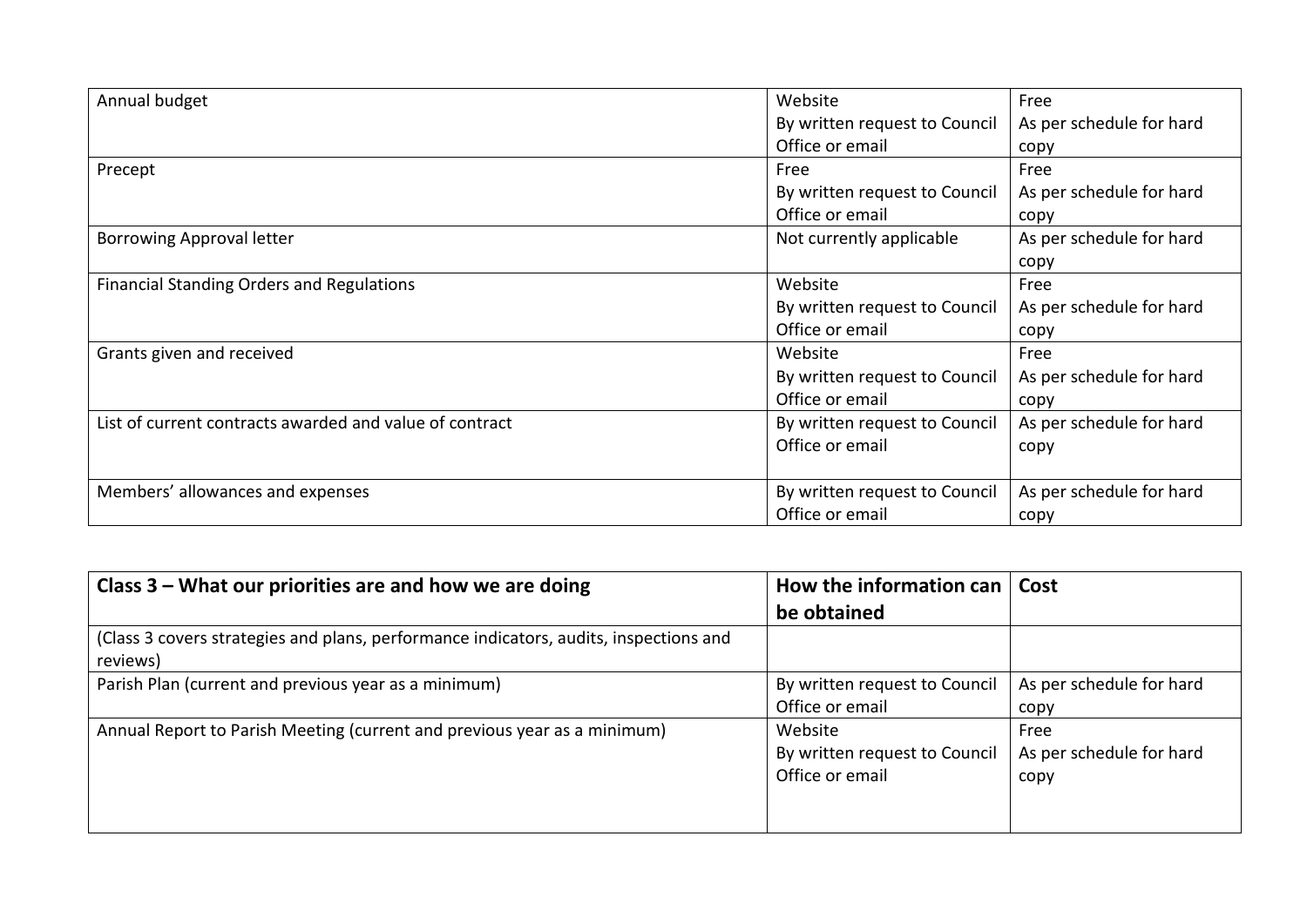| <b>Quality status</b>                                                                                            | NZ.      | N/A |
|------------------------------------------------------------------------------------------------------------------|----------|-----|
| <b>DCLG</b><br>. .<br>$\sim$<br>charters<br>i accordance with i<br>guidelines<br>Local<br>, drawn up in<br>1.011 | N/<br>м. | N/A |

| Class 4 – How we make decisions                                                                  | How the information can<br>be obtained | Cost                     |
|--------------------------------------------------------------------------------------------------|----------------------------------------|--------------------------|
| (Class 4 covers decision making processes and records of decisions)                              |                                        |                          |
| Current and previous council year as a minimum                                                   |                                        |                          |
| Timetable of meetings (Council, any committee/sub-committee meetings and parish                  | Website                                | Free                     |
| meetings)                                                                                        | By written request to Council          | As per schedule for hard |
|                                                                                                  | Office or email                        | copy                     |
| Agendas of meetings (as above)                                                                   | Website                                | Free                     |
|                                                                                                  | By written request to Council          | As per schedule for hard |
|                                                                                                  | Office or email                        | copy                     |
| Minutes of meetings (as above) $-$ nb this will exclude information that is properly regarded as | Website                                | Free                     |
| private to the meeting.                                                                          | By written request to Council          | As per schedule for hard |
|                                                                                                  | Office or email                        | copy                     |
| Reports presented to council meetings - nb this will exclude information that is properly        | By written request to Council          | As per schedule for hard |
| regarded as private to the meeting.                                                              | Office or email                        | copy                     |
| Responses to consultation papers                                                                 | By written request to Council          | As per schedule for hard |
|                                                                                                  | Office or email                        | copy                     |
| Responses to planning applications                                                               | By written request to Council          | As per schedule for hard |
|                                                                                                  | Office or email                        | copy                     |
| Bye-laws                                                                                         | By written request to Council          | As per schedule for hard |
|                                                                                                  | Office or email                        | copy                     |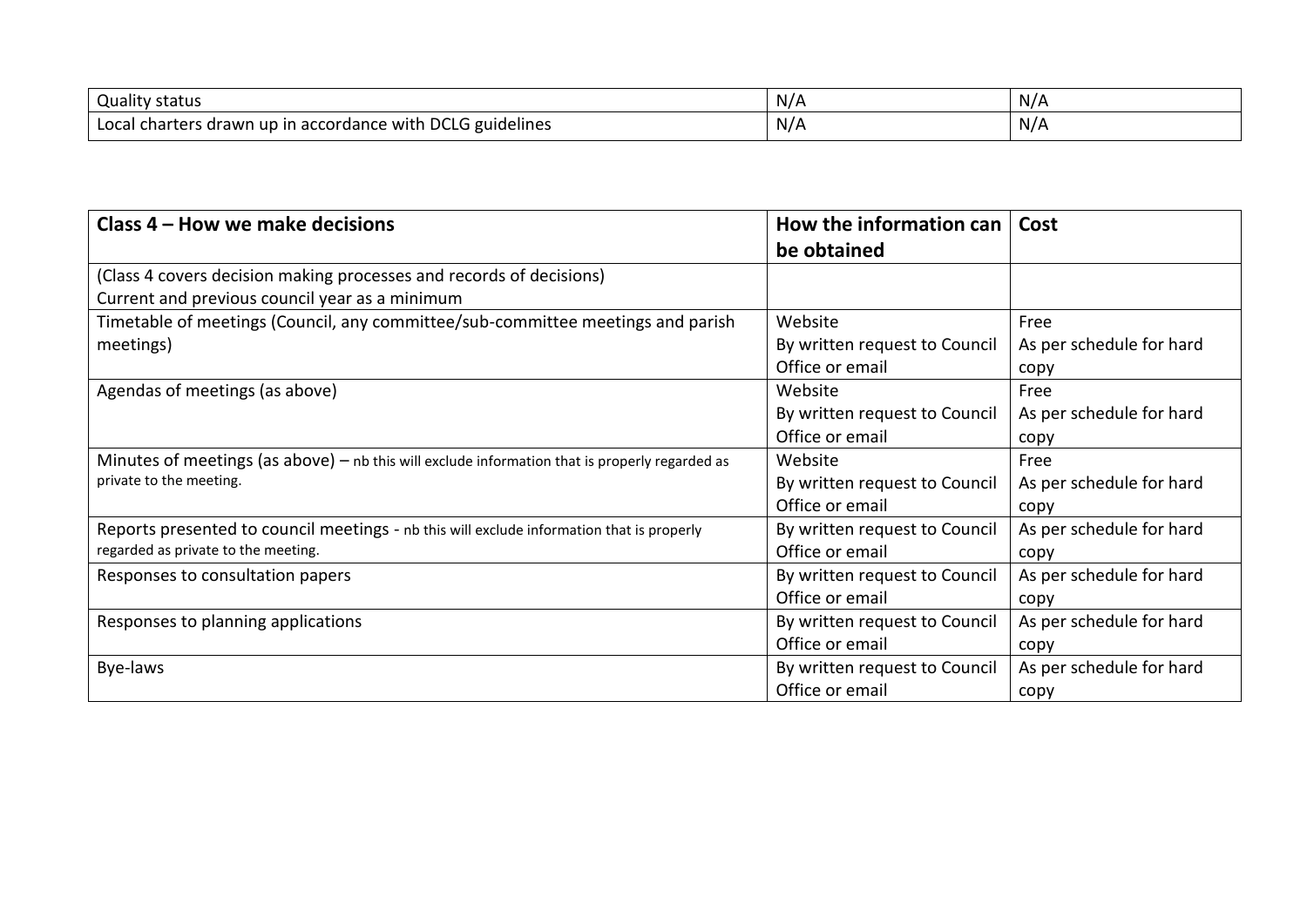| Class $5 -$ Our policies and procedures                                                                                 | How the information can<br>be obtained   | Cost                             |
|-------------------------------------------------------------------------------------------------------------------------|------------------------------------------|----------------------------------|
| (Class 5 covers current written protocols, policies and procedures for delivering our<br>services and responsibilities) |                                          |                                  |
| Current information only                                                                                                |                                          |                                  |
| Policies and procedures for the conduct of council business:                                                            | Website<br>By written request to Council | Free<br>As per schedule for hard |
| <b>Procedural Standing Orders</b>                                                                                       | Office or email                          | copy                             |
| <b>Financial Regulations</b>                                                                                            |                                          |                                  |
| Committee and sub-committee Terms of Reference                                                                          |                                          |                                  |
| Code of Conduct                                                                                                         |                                          |                                  |
| Policy & Procedural Policies                                                                                            |                                          |                                  |
| Schedule of charges (for the publication of information)                                                                | By written request to Council            | As per schedule for hard         |
|                                                                                                                         | Office or email                          | copy                             |

| Class $6$ – Lists and Registers                                                             | How the information can       | Cost                     |
|---------------------------------------------------------------------------------------------|-------------------------------|--------------------------|
| Class 6 covers currently maintained lists and registers only)                               | be obtained                   |                          |
| Any publicly available register or list (if any are held this should be publicised; in most | By written request to Council | As per schedule for hard |
| circumstances existing access provisions will suffice)                                      | Office or email               | copy                     |
| <b>Assets Register</b>                                                                      | By written request to Council | As per schedule for hard |
|                                                                                             | Office or email               | copy                     |
|                                                                                             |                               |                          |
| Disclosure log (indicating the information that has been provided in response to requests;  | By written request to Council | As per schedule for hard |
| recommended as good practice, but may not be held by parish councils)                       | Office or email               | copy                     |
| Register of members' interests                                                              | Website                       | Free                     |
|                                                                                             | By written request to Council | As per schedule for hard |
|                                                                                             | Office or email               | copy                     |
| Register of gifts and hospitality                                                           | By written request to Council | As per schedule for hard |
|                                                                                             | Office or email               | copy                     |